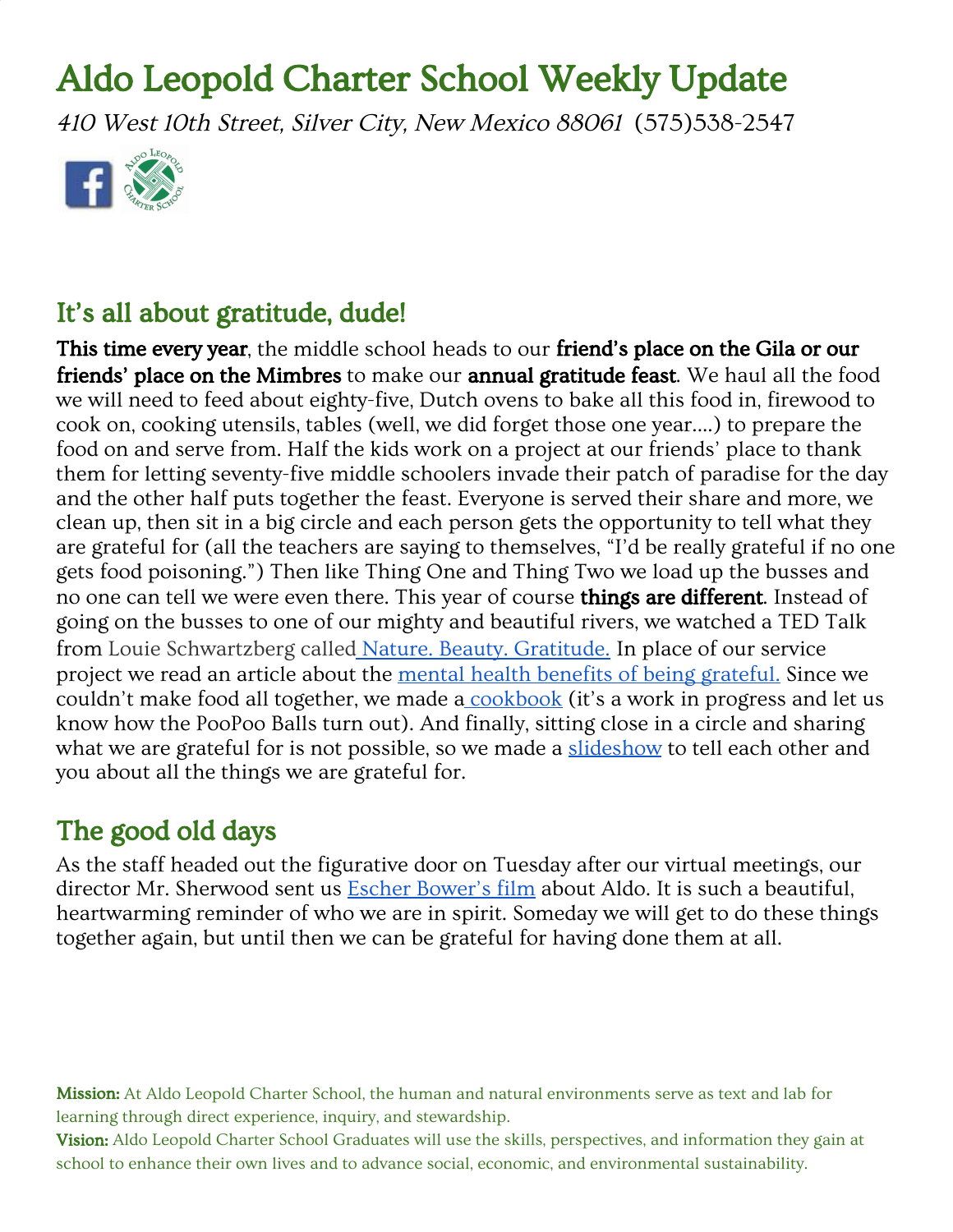## DIY Thanksgiving

We are all celebrating with fewer people than we usually do this Thanksgiving. For some that might mean that you are **making a turkey for the first time**. Alex Olsen, Aldo's culinary arts teacher, walks you through it all in this super [helpful](https://www.youtube.com/watch?v=VzsxCMM0DaM&feature=youtu.be) video. I now know why I don't want to over toast the slivered almonds for my **green beans**, I now know to listen to the pop of the **cranberries** when making that sauce, I now know to prevent the potatoes from oxidizing I should only cut one or two at a time then put them in the salted cold water before cutting more, and I now know why my brother always lets meat rest before we can eat it. Happy Thanksgiving, everyone!

# And so after all that eating....

In all of his spare time, Jim has planned and organized a 6.55-mile (Quarter Marathon) time trial trail race on Boston Hill. This is in place of the traditional All Souls Race (everything is in place of something these days). In this one you go it alone when you want (but it has to be by the **close of business on Friday, November 27**) and record your time (runners are into that sort of thing). Below are the rules and Jim's contact information because he lives for running.

#### Rules of the Trail:

- You must run alone or with someone you live with.
- You must wear a mask whenever you are within 15 feet of another person. (Carry a mask in your pocket or wear one around your neck in case you meet other runners, bikers, or hikers on the trail).
- You can't race in the dark—it's too risky.
- Carry a phone with you. If you are seriously injured, dial 911.
- $\bullet$  I will endeavor to provide a trail map, a cue sheet,  $\mathscr G$  a Go Pro film of the course. You must e-mail me to receive these: mrgreendreams@msn.com.
- **•** Entrants time themselves  $\mathcal{C}$  send finishing times to **mrgreendreams@msn.com**. If your time is to be believed, I will post it. Please send me your name (as you want it listed in the standings), your address (in case you win a prize, we will mail it or deliver it to you), your phone number,  $\mathcal C$  your time to the nearest second.
- You must sign a Pledge of Honor, claiming that you ran the course exactly, did not cut any trails,  $\&$  that your time is 100% accurate.
- While an Honor System prevails, if you can provide evidence of your race (via Strava,  $\mathcal{C}c$ ), the judges will bless you.
- Prizes will be awarded at the whim of the judges. Right now I have \$70 worth of downtown gift certificates to divvy up among champions. I will purchase more if more people sign up for the race.
- Neither Aldo Leopold nor Silver City Adventure Trails can insure this event. I've

Mission: At Aldo Leopold Charter School, the human and natural environments serve as text and lab for learning through direct experience, inquiry, and stewardship.

Vision: Aldo Leopold Charter School Graduates will use the skills, perspectives, and information they gain at school to enhance their own lives and to advance social, economic, and environmental sustainability.